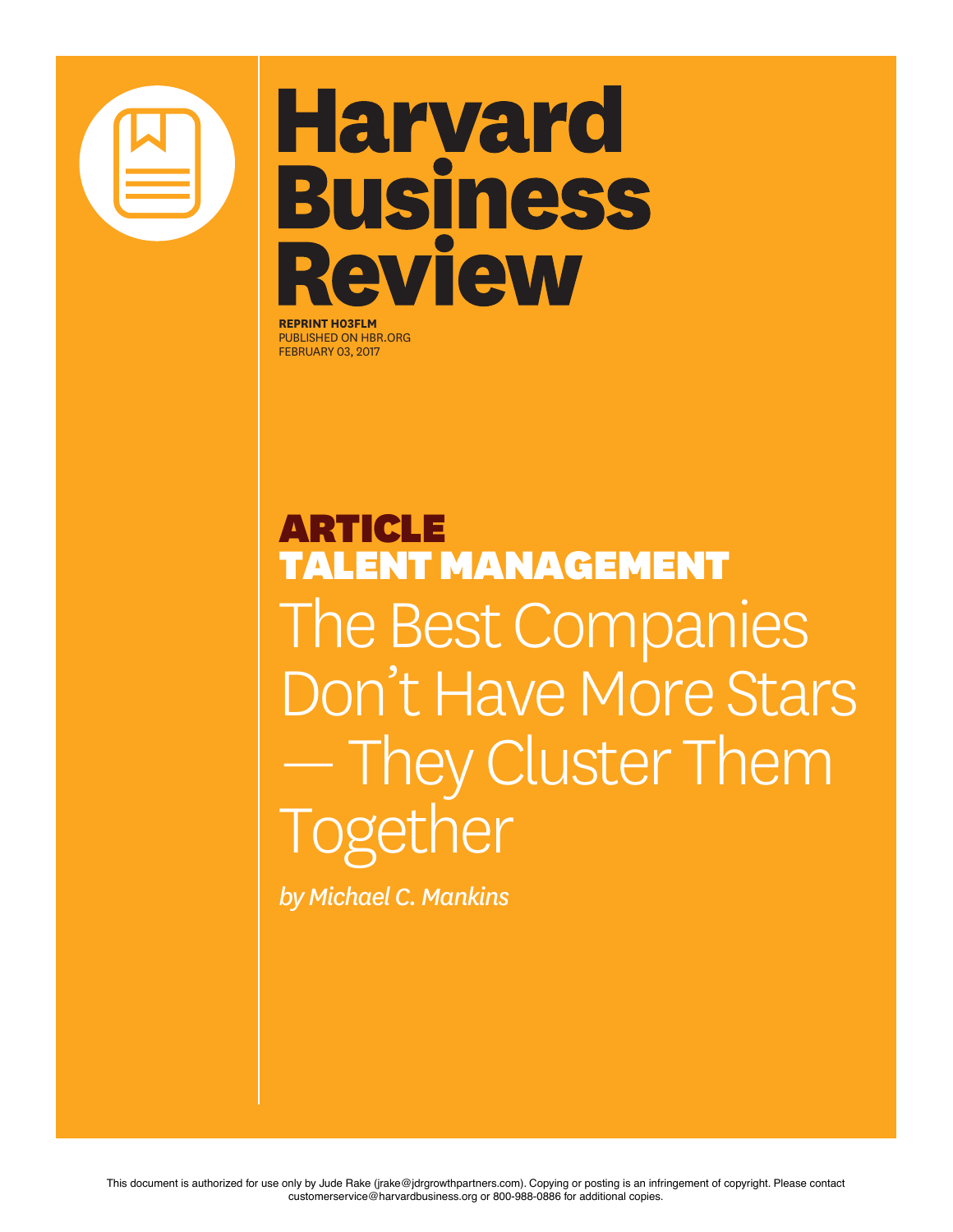

TALENT MANAGEMENT

## **The Best Companies Don't Have More Stars — They Cluster Them Together**

by Michael C. Mankins **FEBRUARY 03, 2017**



*NASA/ESA*

Talent is what separates the best from the rest. The best-performing companies simply have better people. Right?

That's certainly what we thought before Bain & Company launched its in-depth investigation of workforce productivity. After assessing the practices of global companies and surveying senior executives, we discovered that the best companies have roughly the same percentage of star talent as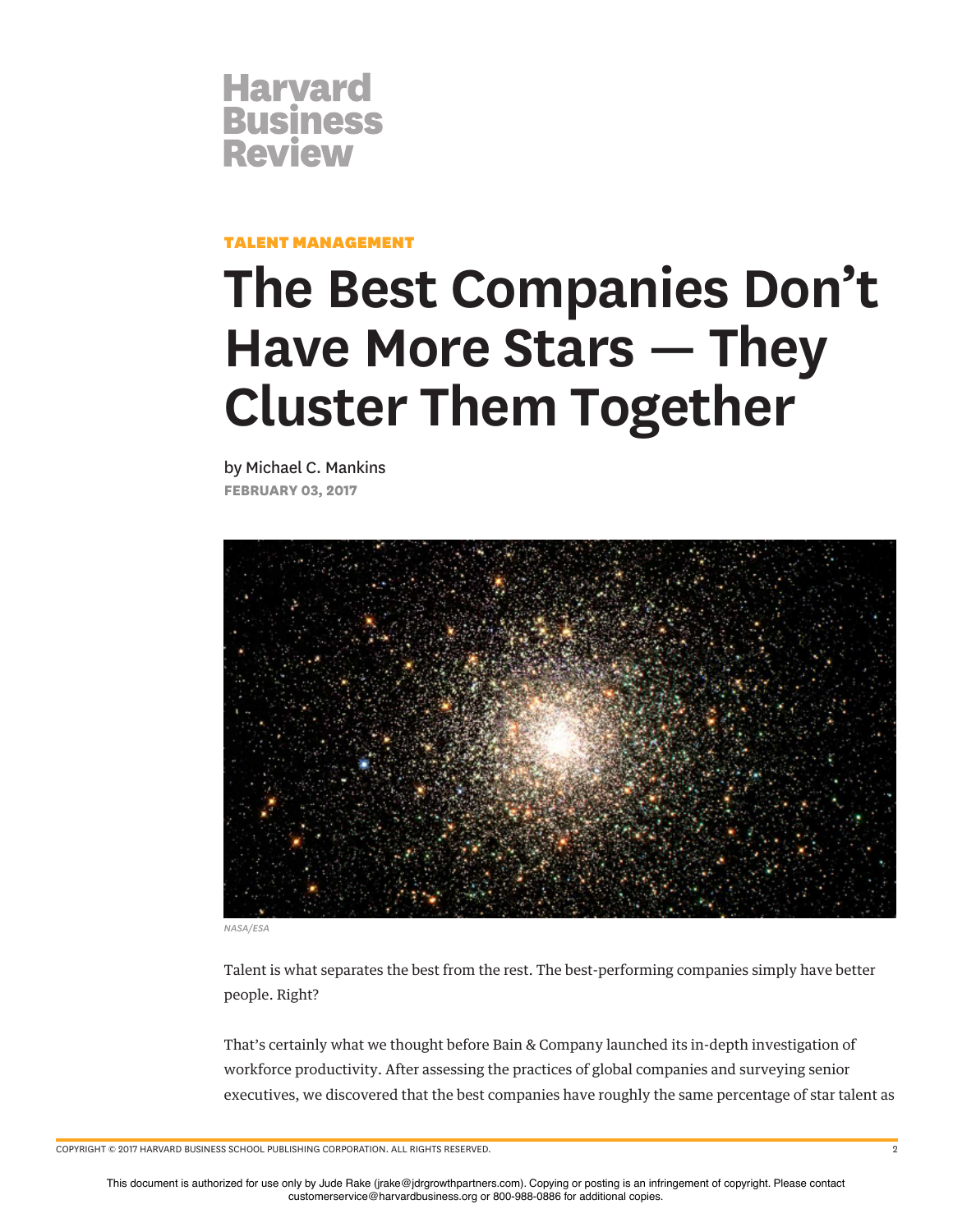the rest — no more, no less. It turns out that what separates the best-performing companies from others is the way they deploy talent.

Bain performed detailed organizational audits on 25 global companies. We benchmarked the practices of these organizations relative to companies widely regarded as best-in-class. To complement this research, we collaborated with the Economist Intelligence Unit to survey more than 300 senior executives from large companies worldwide. We asked them to assess their workforce and to describe their people management practices, all with an eye toward understanding the drivers of workforce productivity. What we found surprised us, at least with respect to star talent:

- On average, 15% of a company's workforce roughly one in seven employees are A players, or "stars."
- The amount of star talent does not difer dramatically between the best-performing companies in our sample (the top quartile) and the rest (the average of the remaining three quartiles). Stars made up 16% for the best, and 14% for the rest.

What *does* difer between the best and the rest is how each group deploys its star talent. We found two distinct deployment models at work:

**The best companies used intentional nonegalitarianism.** The best-performing companies deploy their star talent in an intentionally nonegalitarian way. That is, they focus their stars on areas where these individuals can have the biggest impact on company performance. As a result, the vast majority of business-critical roles — upward of 95% — are flled by A-quality talent. In some technology companies, for example, software development is critical to business success. So the best-performing companies in this industry make sure that software development roles are flled with star talent. In other industries brand management matters more, so the A players tend to be clustered there. Stars are concentrated where they can make the biggest diference, which of course means that less A talent is available for other positions.

**The rest used unintentional egalitarianism.** The remaining companies in our sample deploy star talent in an unintentionally egalitarian way. In other words, these companies attempt to spread their A players more or less evenly across all roles, so that one in seven professionals in every role is a star player, and the remaining six are average players. No team has more stars than any other; no roles are seen as more important than the rest.

The egalitarian approach may seem fair, even admirable, but it does not produce superior results.

Our research suggests that people-deployment practices account for a signifcant portion of the diference in productivity and performance between the best and the rest. To be sure, many other practices are at play as well. But people deployment is vitally important.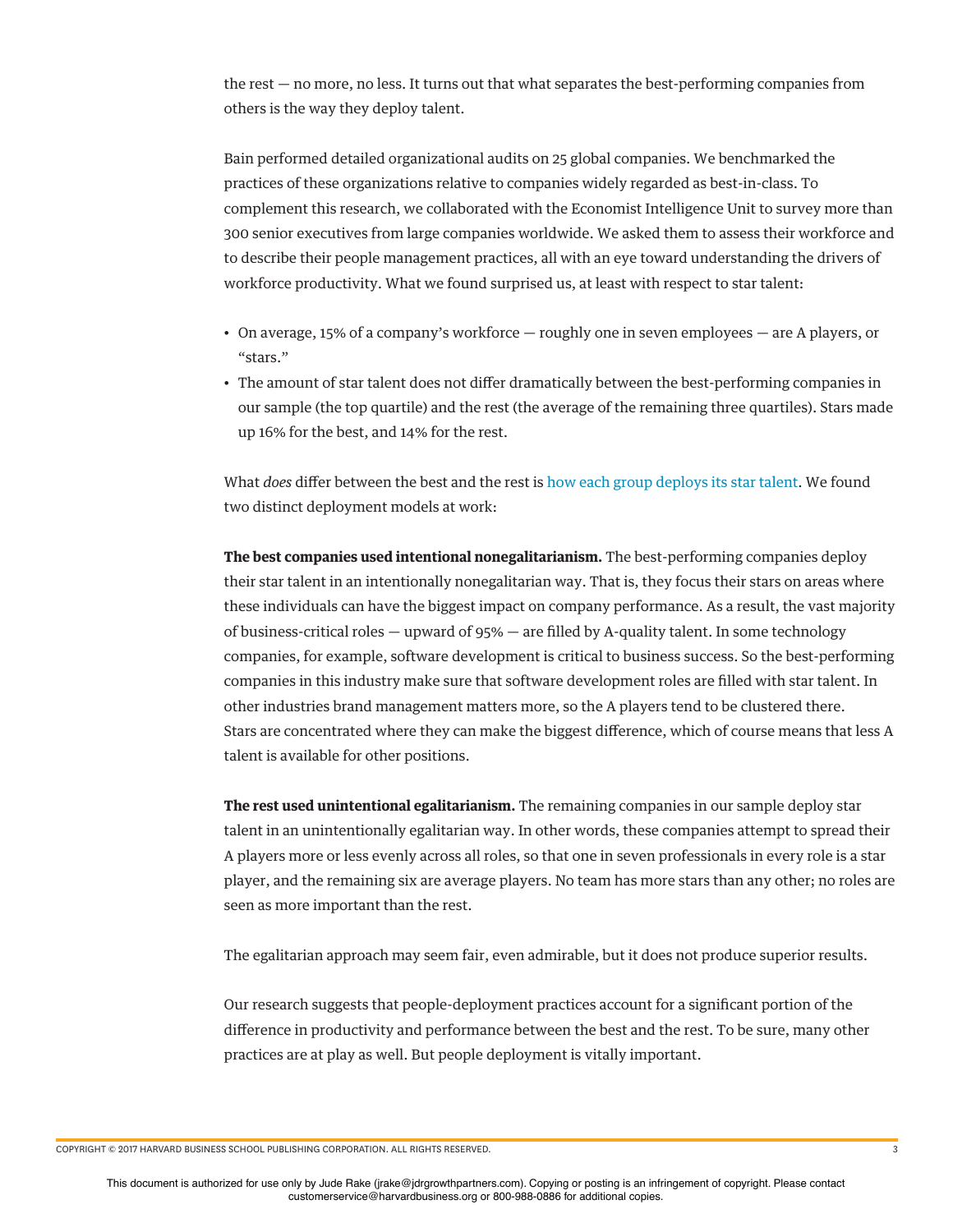What steps should organizations take to make the most of their star talent? Our research highlights five best practices:

**Know who the stars are in your organization.** It is difficult to deploy scarce talent effectively without frst identifying your company's A players. Most companies employ some form of assessment based on performance and potential, typically as a vehicle for determining compensation and career progression. Following this approach, A players are employees who score highly on both dimensions.

**Know where your A players are (and could be) deployed.** Knowing who your stars are is just the beginning. You also need to know how efectively they are being deployed. For each star in you company, ask two important and related questions:

- **Where are they currently deployed?** What role is each star currently playing in the organization? This information will help you assess how efectively you are deploying scarce star talent.
- **How fungible are they?** Could they perform some other role with the same (or similar) performance? Your most valuable people are both highly profcient in their current roles and highly versatile. If you fnd that you have underinvested scarce talent in a number of critical roles, versatile stars can help to fll these roles.

**Identify the business-critical roles in your company.** Not all roles are created equal. Some are inherently more important than others in successfully executing a company's strategy and delivering superior performance. The best companies identify these roles explicitly. They ask themselves: "Which roles beneft the most from star talent?" and, by implication, "Which roles can we aford to fll with 'good enough' talent?" Having the best software programmer in the world makes little diference if your business is consumer packaged goods. But having the very best brand managers and marketers may make a big diference. The best-performing companies put their talent where the money is.

**Treat star talent as a company-wide resource.** Organizations commonly struggle with moving great talent from one part of the company to another. Your star talent can quickly become the property of a single business unit or function unless you have the processes and practices to ensure that these scarce resources are invested on behalf of your entire company, not just the division, business, geography, or function where they currently reside. Organizations that put these practices in place make better use of their existing talent and avoid the artifcial shortages of talent that can be created by parochial hoarding of A players.

**Ensure that business-critical roles get frst dibs on star talent.** Once your leadership has the information it needs to determine who and where the stars are in your organization, it must be ruthlessly nonegalitarian in the way it assigns talent. It must make sure that business-critical roles are flled with A players frst, and then turn its attention to roles that are important but less businesscritical. Only then can you be assured that your star talent is being deployed as well as possible.